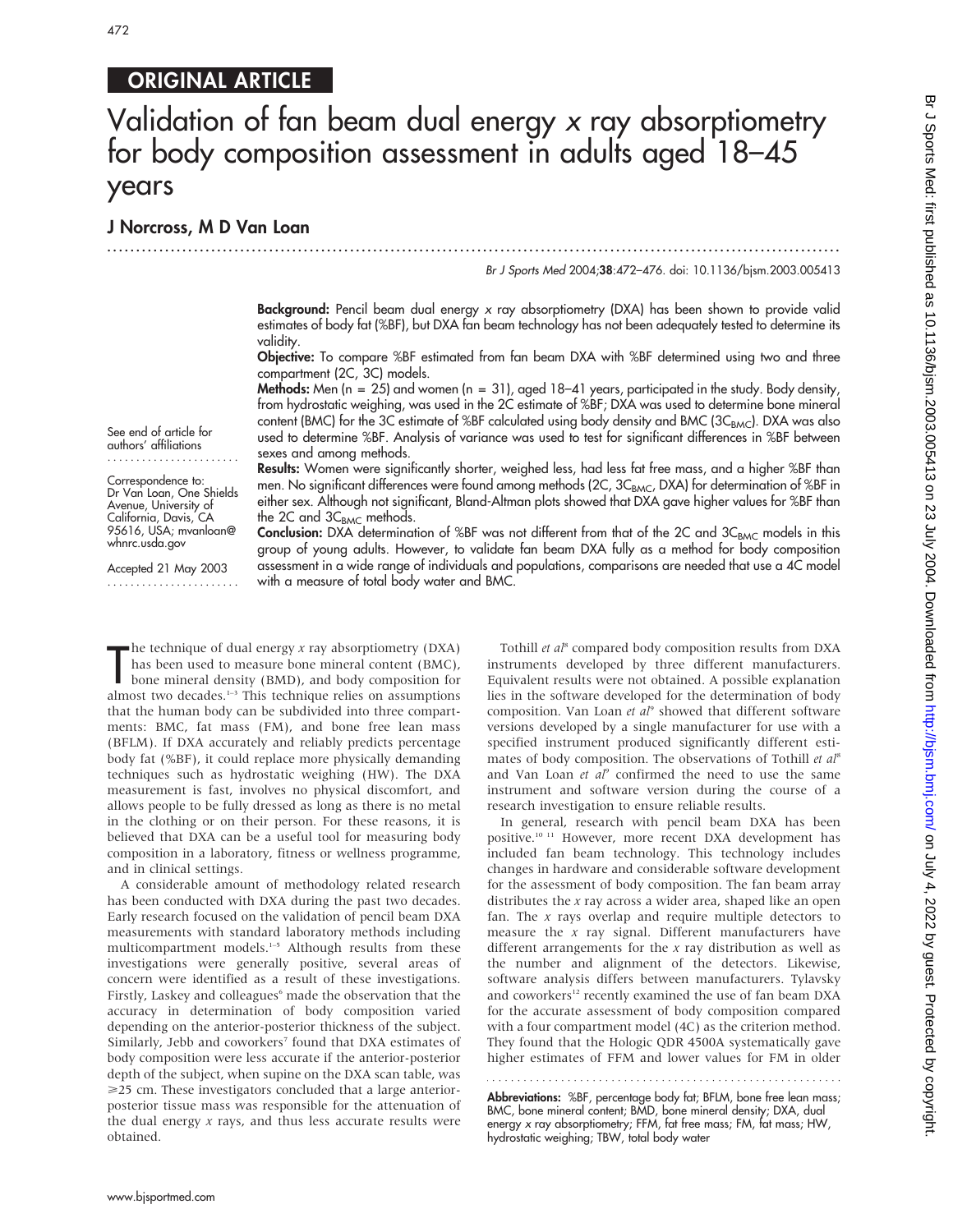adults than the 4C model. From their results they developed a correction factor to use with the Hologic fan beam instrument for assessing older adults. Similar research comparing fan beam DXA with standard laboratory reference methods has not been carried out. Therefore the purpose of this study was to compare body composition assessment using fan beam DXA (Lunar Prodigy) with body composition measurements from two and three compartment (2C and 3C) models.

# METHODS

## **Subjects**

Twenty five healthy men and 31 healthy, non-pregnant, premenopausal women aged 18–41 were enrolled. Before participation, written informed consent was obtained from each in accordance with the Human Subjects Review Committee and the Human Radiation Use Committee at the University of California, Davis.

#### Protocol

All measurements on each subject were made during one four hour period in the Human Performance Laboratory at the University of California, Davis. All subjects abstained from food for at least two hours before testing. Subjects were instructed to arrive hydrated and were not allowed to eat or drink throughout the protocol. They were introduced to all laboratory procedures before participation. In addition, women provided a urine specimen for pregnancy testing to confirm their eligibility for DXA scanning. Body density was obtained by HW, and the Siri two compartment equation  $(2C)^{13}$  was used to estimate %BF. Total body bone mineral was obtained using a dual energy  $x$  ray absorptiometer and was incorporated into the 3C model. Height was obtained from a wall mounted stadiometer and recorded to the nearest 0.1 cm. Weight was obtained from an electronic scale (model 58-501; Circuits & Systems, East Rockaway, New York, USA) and recorded to the nearest 0.1 kg.

## Hydrostatic weighing

Whole body density was determined by HW using the highest underwater weight from three to six trials.<sup>14 15</sup> Underwater weight was determined to the nearest 0.1 kg on a 9 kg Chatillon scale. Weight in air was measured to the nearest 0.1 kg on an electronic scale (model 58-501; Circuits & Systems). Residual volume was determined using a modification of Wilmore's<sup>16</sup> oxygen rebreathing technique and a 9 litre spirometer (Collins, Braintree, Massachusetts, USA), with a Perkin-Elmer Medical Gas Analyzer (model 1200; Norwalk, Connecticut, USA) to measure percentage expired nitrogen.

Reliability of the investigator using the HW method was shown by measuring three men and three women on three separate days. The mean %BF for the six subjects was 20.88% for day 1, 20.87% for day 2, and 20.91% for day 3. Repeated measures analysis of variance indicated a significant difference between subjects, as expected, but no significant difference between days of testing. The coefficients of variation were 2.1%, 2.1%, and 2.2% for day 1, day 2, and day 3 respectively (table 1).

# DXA

Total body BMC (g), BFLM, FM, and %BF were determined using a fan beam dual energy  $x$  ray absorptiometer (Prodigy model; GE/Lunar Corp, Madison, Wisconsin, USA). FFM from DXA (FFM<sub>DXA</sub>) was calculated as the sum of BFLM and BMC. This newer DXA instrument uses a fan beam array rather than a pencil beam to distribute the  $x$  rays. An array detector composed of cadmium/zinc/telluride elements was used to directly convert the  $x$  rays into a digital signal. The Prodigy model uses a narrow 4.5˚ angle fan beam oriented

| w | ×<br>×<br>۰. |
|---|--------------|
|---|--------------|

**Table 1** Within subject and between day reliability of body density determined by hydrostatic weighing

|               | 1.074  | 1.074  | 1.075  |
|---------------|--------|--------|--------|
| $\frac{2}{3}$ | 1.047  | 1.048  | 1.046  |
|               | 1.082  | 1.082  | 1.083  |
| $rac{4}{5}$   | 1.036  | 1.035  | 1.035  |
|               | 1.044  | 1.048  | 1.046  |
| 6             | 1.026  | 1.024  | 1.024  |
| Mean          | 1.0516 | 1.0517 | 1.0516 |
| <b>SD</b>     | 0.022  | 0.023  | 0.022  |
| CV (%)        | 2.1    | 2.1    | 2.2    |

parallel to the longitudinal axis of the subject and scans in a transverse pattern across the body. Each fan beam pass overlaps slightly with the previous pass creating multiple images. By sliding these overlapping images together for a match (multiple view image reconstruction), the true distance of the object from the detector can be determined, thus reducing magnification effects on the determination of BMC, bone area, and soft tissue. The amount of absorbed energy from the x ray source is directly proportional to BMC and BMD, which is measured with a precision better than  $1\%$ <sup>1</sup> BMD is expressed as an areal density in g/cm<sup>2</sup> and represents the bone mass per unit of projected bone area. Each scan was completed according to the manufacturer's instructions.

Subjects were instructed to wear metal free clothing and to remove all jewelry and other metal before the scan. If a subject reported to the laboratory wearing clothing that contained metal—for example, zippers, snaps, etc—then he/ she changed into cotton hospital scrubs for the DXA measurement.

Reliability of the DXA was assessed by phantom scans throughout the duration of the study. Internal laboratory calibration of this instrument has shown its reliability with a coefficient of variation of 0.075% for BMD. The coefficient of variation for the estimate of FM was 0.6%. All scans were performed by one of two licensed DXA technicians. Between operator reliability was determined by repeated testing of 10 volunteers. Each operator tested each volunteer twice within the same week. A two tailed  $t$  test indicated no significant differences between operators for either bone values or body composition values.

# Multicompartment equation

To correct for assumptions based on the reference body when using HW, we used a 3C model based on the work of Lohman<sup>17</sup> that corrected for differences in BMC (3 $C_{\text{BMC}}$ ). Total body mineral content was calculated by multiplying the BMC by 1.279 to adjust for the non-osseous mineral content of the body. Lohman's equation is as follows, where M is total mineral content as a fraction of body weight:

 $%BF_{3CBMC} = ((6.386/D<sub>b</sub>) + 3.96M - 6.09) \times 100$ 

## Statistical analysis

Descriptive statistics were used to characterise the subjects, and repeated measures analysis of variance was used to determine investigator reliability for HW. Pearson productmoment correlation coefficients were examined for all pairwise comparisons between %BF values from each method (2C,  $3C_{BMC}$ , and DXA). Bland-Altman plots<sup>18</sup> were used to examine the results for bias between the methods. Analysis of variance was used to test for significant differences among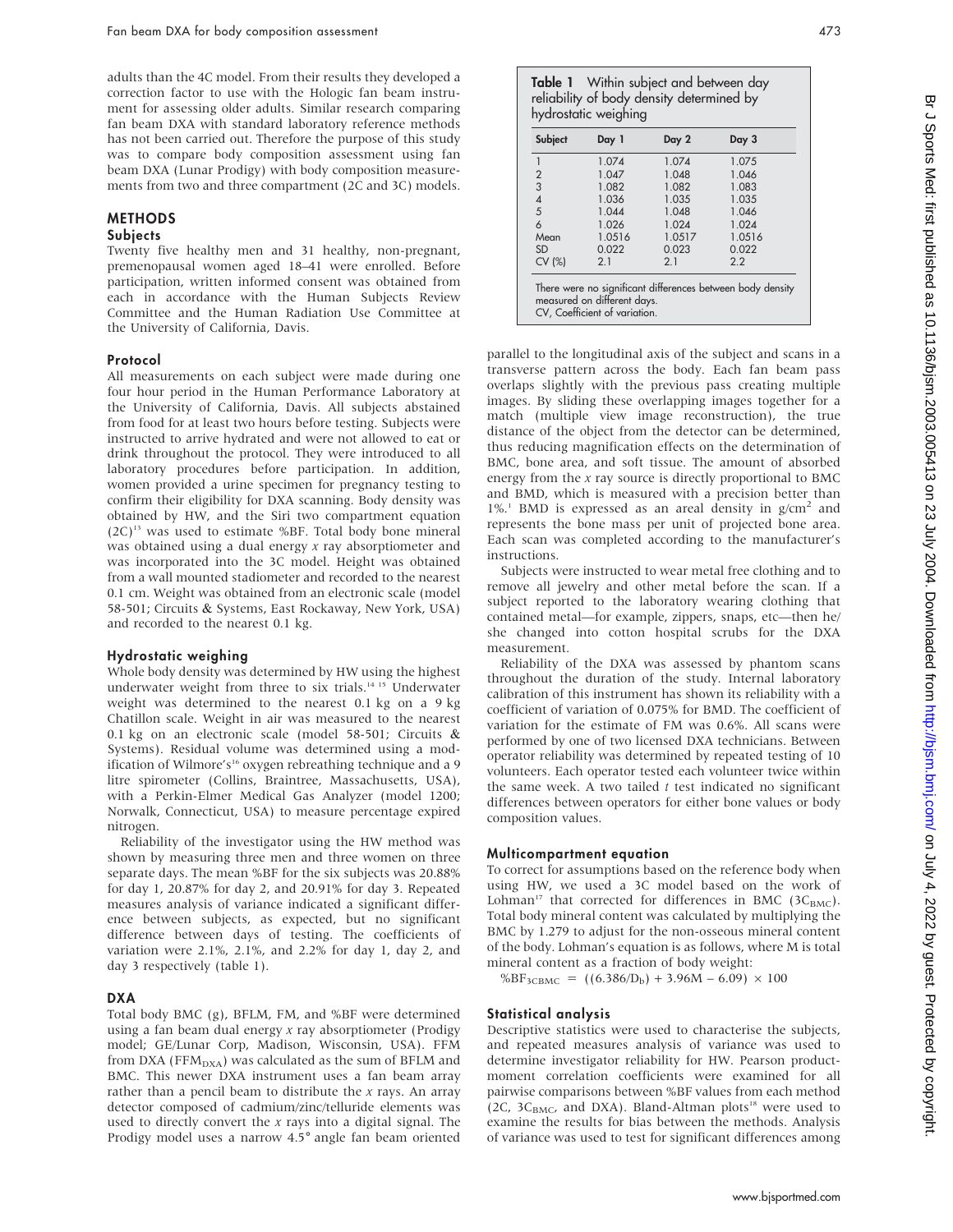|                      | Total group<br>$(n = 56)$                     | Men<br>$(n = 25)$                                                                                                                                                                                                                                                     | Women<br>$(n = 31)$                                                  |
|----------------------|-----------------------------------------------|-----------------------------------------------------------------------------------------------------------------------------------------------------------------------------------------------------------------------------------------------------------------------|----------------------------------------------------------------------|
| Age (years)          | 25.7(5.1)                                     | 26.2(3.9)                                                                                                                                                                                                                                                             | 25.4(6.0)                                                            |
| Weight (kg)          | 70.7 (14.4)                                   | 82.8 (11.7)*                                                                                                                                                                                                                                                          | 60.9(7.3)                                                            |
| Height (cm)          | 173.4 (10.0)                                  | 181.0 (7.3)*                                                                                                                                                                                                                                                          | 167.3(7.3)                                                           |
| FFM <sub>2C</sub>    | 57 (13.5)                                     | $69.8(8.3)*$                                                                                                                                                                                                                                                          | 46.6(5.4)                                                            |
| FFM <sub>3CBMC</sub> | 57.4 (14.4)                                   | $71.1(9.1)^*$                                                                                                                                                                                                                                                         | 46.4(5.4)                                                            |
| FFM <sub>DXA</sub>   | 55.4 (13.9)                                   | 68.6 (8.7)*                                                                                                                                                                                                                                                           | 44.7 (5.8)                                                           |
| $%BF_{2C}$           | 19.7(7.7)                                     | $15.3(6.9)$ *                                                                                                                                                                                                                                                         | 23.3(6.4)                                                            |
| %BF <sub>3CBMC</sub> | 19.2(8.6)                                     | $13.7 (7.0)^*$                                                                                                                                                                                                                                                        | 23.6(7.2)                                                            |
| %BF <sub>DXA</sub>   | 21.7(8.4)                                     | $16.6(6.8)$ *                                                                                                                                                                                                                                                         | 25.8(7.2)                                                            |
| TBBMC (q)            | 3092 (643)                                    | 3603 (484)                                                                                                                                                                                                                                                            | 2648 (380)                                                           |
|                      | *Significantly different from women (p<0.05). | FFM, Fat free mass; %BF percentage body fat; 2C, determinations<br>performed by hydrostatic weighing using a two compartment model;<br>3CBMC, a two compartment model adjusted for variation in bone<br>x ray absorptiometer; TBBMC, total body bone mineral content. | mineral content; DXA, values were obtained from fan beam dual energy |

the methods and between sexes for the estimation of %BF. The Statistical Analysis Software (SAS, version 8) was used for analysis of variance results. Significance was set at the 0.05 level of probability.

#### RESULTS

The mean age, height, and weight for the 56 subjects was 25.7 years, 173.4 cm, and 70.7 kg respectively. The mean age, height, and weight for the men  $(n = 25)$  and women are shown separately in table 2 with other physical characteristics. The men were significantly taller and heavier than the women and had more FFM and less body fat.

Analysis of variance indicated that, for the whole group, %BF results obtained by the 2C and  $3C<sub>BMC</sub>$  models and DXA were not different from each other (table 2). There was, however, a significant difference in %BF between the sexes for all methods—for example, men were less fat than women for all methods. The lack of a significant difference in %BF among these methods is also reflected in the estimates of FFM, where no differences were observed in the total group for FFM<sub>2C</sub>, FFM<sub>3CBMC</sub>, and FFM<sub>DXA</sub>. Regression analysis showed a range of correlations between the methods from 0.919 to 0.953. Figures 1–3 show comparisons of methods.

Bland-Altman plots<sup>18</sup> showed a trend for DXA measurements to overestimate %BF compared with the 2C (fig 4) and  $3C_{\text{BMC}}$  (fig 5) models. Comparing %BF<sub>DXA</sub> with the mean of the %BF<sub>2C</sub> and %BF<sub>DXA</sub> methods resulted in 42 data points out of 56 above the mean of the two methods with a mean difference of 1.0% and a standard deviation of 1.2%.



Figure 1 Comparison of  $%BF_{3CBMC}$  with  $%BF_{2C}$  in young adult men and women where %BF is percentage body fat, 2C indicates determination performed by hydrostatic weighing using a two compartment model, and 3CBMC is a two compartment model adjusted for variation in bone mineral content.



Figure 2 Comparison of  $%BF_{DXA}$  with  $%BF_{2C}$  in young adult men and women where %BF is percentage body fat, 2C indicates determination performed by hydrostatic weighing using a two compartment model, and DXA indicates determination using dual energy  $x$  ray absorptiometry.

Similarly, a comparison of  $%BF_{\rm DXA}$  with the mean of the  $% {\rm {B}F_{\rm DXA}}$  and  $% {\rm {B}F_{\rm 3CBMC}}$  methods showed that 53 out of 56 data points were above the mean of the two methods. This difference averaged 1.45% with a standard deviation of 0.86%.

#### **DISCUSSION**

In this study, we compared %BF determinations from a fan beam DXA instrument with those from  $2C$  and  $3C_{BMC}$ . Analysis of variance indicated no significant difference in %BF determined by the three methods. Bland-Altman plots, used to evaluate potential bias in the methods, showed that %BF values determined by fan beam DXA were only slightly higher than those determined by either the 2C or  $3C_{BMC}$ models: by 0.68–1.45%. The findings of the comparison of %BF<sub>DXA</sub> with %BF<sub>2C</sub> and %BF<sub>3BMC</sub> were as expected. This sample of participants consisted of healthy young adult men and premenopausal women for whom the assumptions on the constancy of body compartments should be reasonably accurate. Therefore we expected to find no differences among the methods. Furthermore, it is our belief that the comparison of %BF<sub>DXA</sub> with the %BF<sub>2C</sub> and %BF<sub>3CBMC</sub> models is appropriate and accurately reflects the performance of the fan beam DXA. Our results are the first reported for Lunar Prodigy fan beam DXA and therefore there are no other direct comparisons for discussion.

Other research, however, has evaluated the fan beam DXA method,<sup>12-19</sup> specifically using the Hologic QDR 4500A. The first of these studies compared the QDR 4500A with a 4C model for assessment of FFM in older men and women



Figure 3 Comparison of  $%BF_{DXA}$  with  $%BF_{3CBMC}$  in young adult men and women where %BF is percentage body fat, 3CBMC is a two compartment model adjusted for variation in bone mineral content, and DXA indicates determination using dual energy x ray absorptiometry.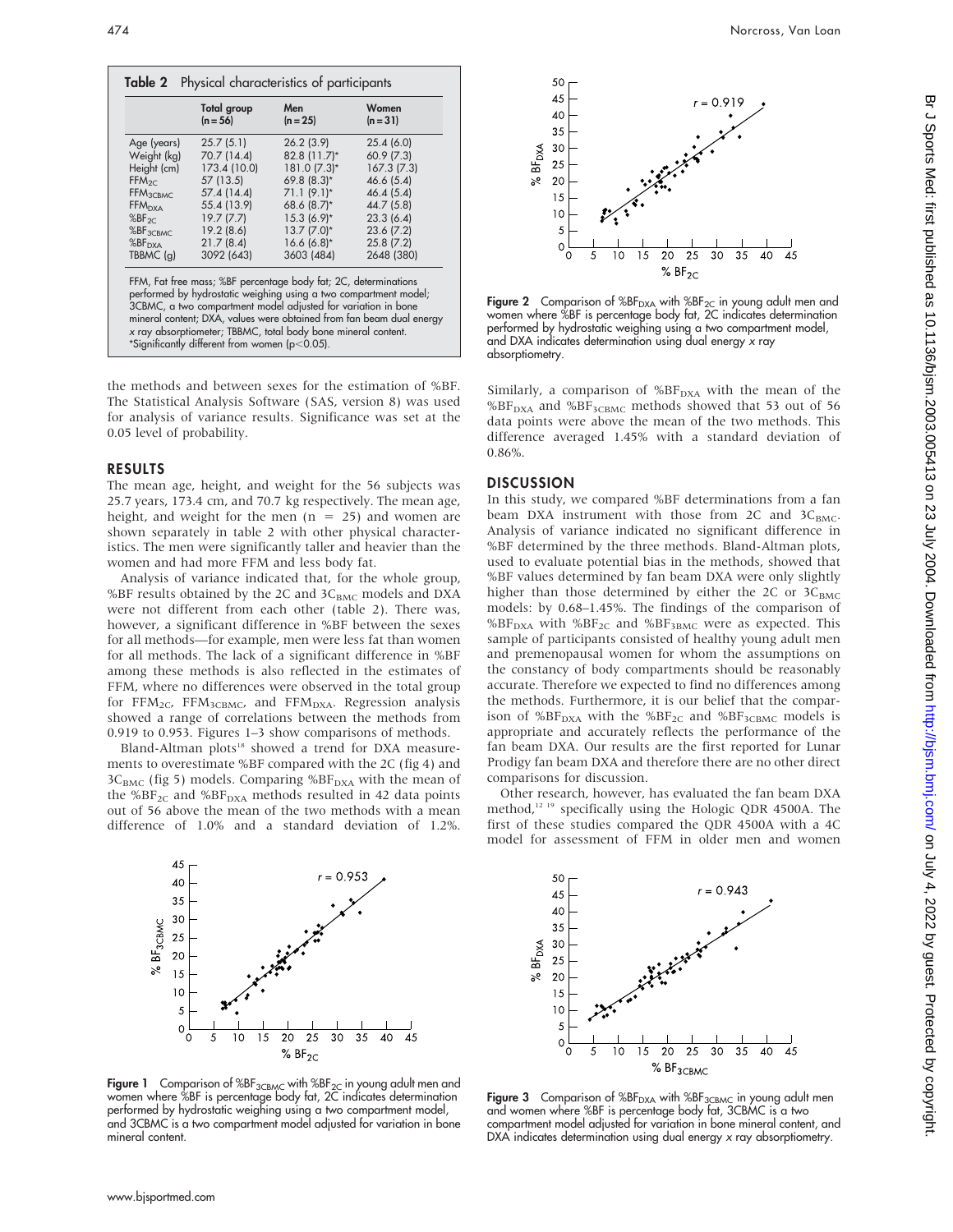

Figure 4 Bland-Altman plot comparing the difference between  $%BF_{2C}$ and %BF<sub>DXA</sub> with the mean of %BF<sub>2C</sub> and %BF<sub>DXA</sub> where %BF is<br>percentage body fat, 2C indicates determination performed by hydrostatic weighing using a two compartment model, and DXA indicates determination using dual energy x ray absorptiometry.

(70–79 years of age). The QDR 4500A overestimated FFM and underestimated FM. These overestimations and underestimations, however, were systematic and thus a correction factor was developed. Tylavsky et  $al^{19}$  compared the QDR 4500A fan beam DXA with an estimate of FFM obtained from total body water (TBW) measurements with changes in body weight. Results from the fan beam DXA were corrected using the correction factor previously developed.<sup>12</sup> The corrected FFM was then compared with FFM estimated from TBW. Overall, the fan beam method provided higher estimates of the change in soft tissue lean mass and lower estimates of the change in FM. The correlations between the change in soft tissue lean mass and the change in FFM from TBW was 0.61. However, the regression coefficients for the slope and intercept included 1 and 0 respectively. Bland-Altman analysis indicated that the fan beam system provided higher estimates of change in soft tissue lean mass and lower estimates of loss of FM than the TBW method. However, the authors noted that significant decreases in bone area (which can affect BMD values) were not observed with weight change, as previously observed with pencil beam instruments.20 Finally, the authors compared the results from the fan beam DXA with those obtained with a pencil beam DXA and concluded that the results were not interchangeable between machines.

Under other circumstances—for example, postmenopausal women, disease conditions, disabilities—in which body compartments may not remain constant, we do not know if fan beam DXA would be accurate. However, this study supports Lunar Prodigy fan beam DXA as an acceptable



**Figure 5** Bland-Altman plot comparing the difference between %BF $_{\rm 3CBMC}$  and %BF $_{\rm DXA}$  with the mean of %BF $_{\rm 3CBMC}$  and %BF $_{\rm DXA}$  where %BF is percentage body fat, 3CBMC is a two compartment model adjusted for variation in bone mineral content, and DXA indicates determination using dual energy x ray absorptiometry.

# Take home message

Fan beam DXA for assessment of body composition, while promising, has not been fully studied. This research suggests that the Lunar instrument is accurate with young adults, but other research indicates a bias with the Hologic instrument when used with older subjects. Fan beam DXA for body composition assessment needs further study before a recommendation on its accuracy can be made.

method for body composition assessment in adults aged 18– 45. Although a reference 4C model with TBW derived from D2O dilution was not available in this study, HW has long been considered the optimum method of measuring body composition for young adult men and women. Our findings show that  $%BF_{\text{DXA}}$  values from a fan beam instrument were not different from estimates obtained by HW in this group of adults. In addition, when %BF $_{\text{DXA}}$  was compared with a 3C model adjusted for variation in BMC, no significant differences were observed.

DXA is also beneficial for several other reasons not directly related to accuracy or reliability. Because it can measure BMC and soft tissue composition in one examination, it is superior to all the other methods. It provides two clinical measurements and does it in less time and with less physical and psychological stress. Generally accepted methods such as skinfolds, HW, and Bod Pod all result in some physical discomfort for the subject. DXA has none of these discomforts. Finally, DXA is a convenient technique for body composition analysis. It costs approximately the same as other instrumentation needed to perform the multicompartment methods and takes up no more space than other standard equipment for 2C and 3C analysis. In addition, DXA analysis provides data not available from the other methods, namely BMD, BMC, and regional body composition. The fan beam DXA instrument is considerably faster than previous models, requires less subject participation than other reference techniques, and may be more useful in the assessment of special populations in which HW is difficult to execute. Clearly, there are numerous reasons to further validate this technology and make adjustments as necessary.

# **CONCLUSION**

There are many potential benefits of using DXA for body composition assessment. Other studies have also shown its reliability and validity.<sup>45</sup> This study further shows the validity and accuracy of the Lunar Prodigy fan beam DXA instrument compared with 2C and  $3C_{\text{BMC}}$  models. Future research is needed, however, to confirm the validity and accuracy of the fan beam DXA compared with a 4C model. Also, the validity and accuracy of this particular fan beam DXA as a technique for all populations and investigative conditions has not been fully investigated and warrants further study. Finally, results from this study suggest that future research efforts with fan beam DXA will be promising.

#### Authors' affiliations .....................

J Norcross, University of California, Davis, CA, USA M D Van Loan, USDA-Western Human Nutrition Research Center, University of California, Davis

#### **REFERENCES**

- Cullum ID, Ell PJ, Ryder JP. X-ray dual-photon absorptiometry: a new method for the measurement of bone density. Br J Radiol 1989;62:587–92.
- 2 Gotfredson AJ, Jensen J, Christiansen B, et al. Measurement of lean body mass and total body fat using dual photon absorptiometry. Metabolism 1986;35:88–93.